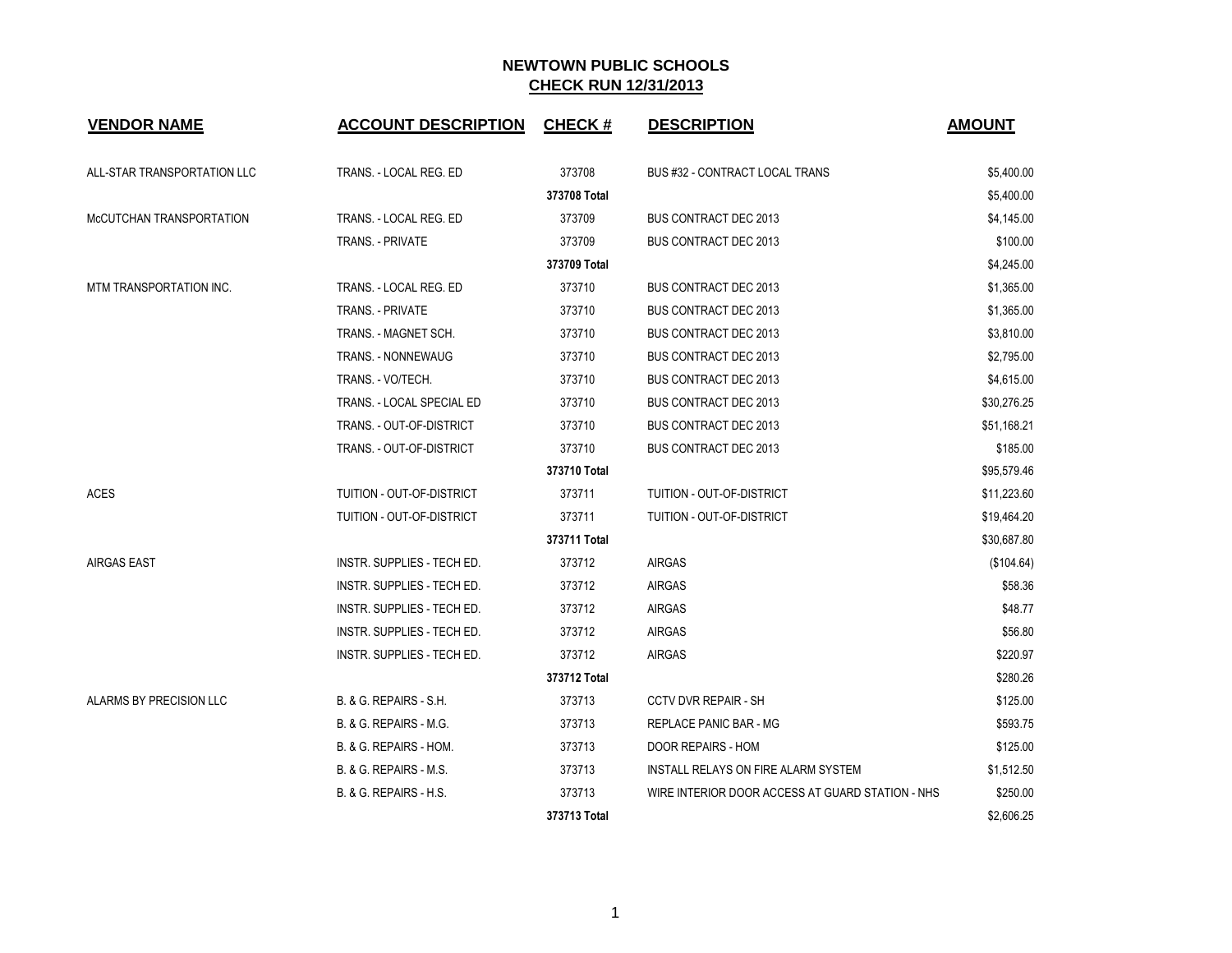| <b>VENDOR NAME</b>               | <b>ACCOUNT DESCRIPTION</b>      | <b>CHECK#</b> | <b>DESCRIPTION</b>                                           | <b>AMOUNT</b> |
|----------------------------------|---------------------------------|---------------|--------------------------------------------------------------|---------------|
| ALL ABOUT YOU HOME CARE SERVICES | PROF. SERV. - HEALTH ELEM/RIS   | 373714        | LPN SERVICES STARR PROGRAM                                   | \$1,278.75    |
|                                  | PROF. SERV. - HEALTH ELEM/RIS   | 373714        | LPN SERVICES STARR PROGRAM                                   | \$852.50      |
|                                  | PROF. SERV. - HEALTH ELEM/RIS   | 373714        | LPN SERVICES STARR PROGRAM                                   | \$1,278.75    |
|                                  |                                 | 373714 Total  |                                                              | \$3,410.00    |
| ALL-STAR TRANSPORTATION LLC      | TRANS. - LOCAL REG. ED          | 373715        | <b>DEC 2013</b>                                              | \$3,753.00    |
|                                  | TRANS. - PRIVATE                | 373715        | <b>DEC 2013</b>                                              | \$1,053.00    |
|                                  | STUDENT TRAVEL - SPORTS         | 373715        | SPORTS TRANSPORTATION                                        | \$1,205.00    |
|                                  | STUDENT TRAVEL - SPORTS         | 373715        | SPORTS TRANSPORTATION                                        | \$565.00      |
|                                  | STUDENT TRAVEL - SPORTS         | 373715        | SPORTS TRANSPORTATION                                        | \$470.00      |
|                                  | CONTRACTED SERV. - T.A.P./FLEX  | 373715        | TAP TO BROOKFIELD LANES                                      | \$180.00      |
|                                  |                                 | 373715 Total  |                                                              | \$7,226.00    |
| AMAZON                           | <b>TEXTBOOKS - ENGLISH</b>      | 373716        | Various titles for classroom use to support Common Core      | \$13.08       |
|                                  | <b>TEXTBOOKS - ENGLISH</b>      | 373716        | Various titles for classroom use to support Common Core      | \$434.55      |
|                                  | <b>TEXTBOOKS - ENGLISH</b>      | 373716        | Various titles for classroom use to support Common Core      | \$149.25      |
|                                  | <b>TEXTBOOKS - ENGLISH</b>      | 373716        | Various titles for classroom use to support Common Core      | \$40.65       |
|                                  | <b>TEXTBOOKS - ENGLISH</b>      | 373716        | Various titles for classroom use to support Common Core      | \$323.43      |
|                                  | <b>TEXTBOOKS - ENGLISH</b>      | 373716        | Various titles for classroom use to support Common Core      | \$392.85      |
|                                  | <b>TEXTBOOKS - ENGLISH</b>      | 373716        | American Shaolin: Flying Kicks, Buddhist Monks,              | (\$86.75)     |
|                                  | <b>TEXTBOOKS - ENGLISH</b>      | 373716        | Various books for use in Language A                          | \$183.34      |
|                                  | <b>TEXTBOOKS - ENGLISH</b>      | 373716        | Various books for use in Language Arts classes. See attach   | \$153.61      |
|                                  | INSTR. SUPPLIES - COMPUTER ED.  | 373716        | Disposable headphone covers for computer integration         | \$19.80       |
|                                  | INSTR. SUPPLIES - COMPUTER ED.  | 373716        | Electronic Max wipes for class use.                          | \$16.99       |
|                                  | <b>TEXTBOOKS - ENGLISH</b>      | 373716        | Variously books per attached list fo                         | \$150.73      |
|                                  | <b>TEXTBOOKS - ENGLISH</b>      | 373716        | Variously books per attached list for readers workshop       | \$78.45       |
|                                  | <b>TEXTBOOKS - ENGLISH</b>      | 373716        | Variously books per attached list for readers workshop       | \$14.33       |
|                                  | <b>TEXTBOOKS - ENGLISH</b>      | 373716        | Variously books per attached list for readers workshop       | \$352.29      |
|                                  | <b>TEXTBOOKS - ENGLISH</b>      | 373716        | Variously books per attached list for readers workshop       | \$244.23      |
|                                  | <b>INSTR. SUPPLIES - SPORTS</b> | 373716        | PrimaCare PCP-60 Instant cold pack (24 each)                 | \$49.98       |
|                                  | INSTR. SUPPLIES - CLASSROOM     | 373716        | Baskets for transporting computer materials between classes. | \$41.16       |
|                                  | INSTR. SUPPLIES - CLASSROOM     | 373716        | Baskets for transporting computer materials between classes. | \$14.95       |
|                                  | INSTR. SUPPLIES - CLASSROOM     | 373716        | Baskets for transporting computer materials between classes. | \$44.95       |
|                                  | <b>TEXTBOOKS - ENGLISH</b>      | 373716        | Assorted books for classroom use pe                          | \$9.52        |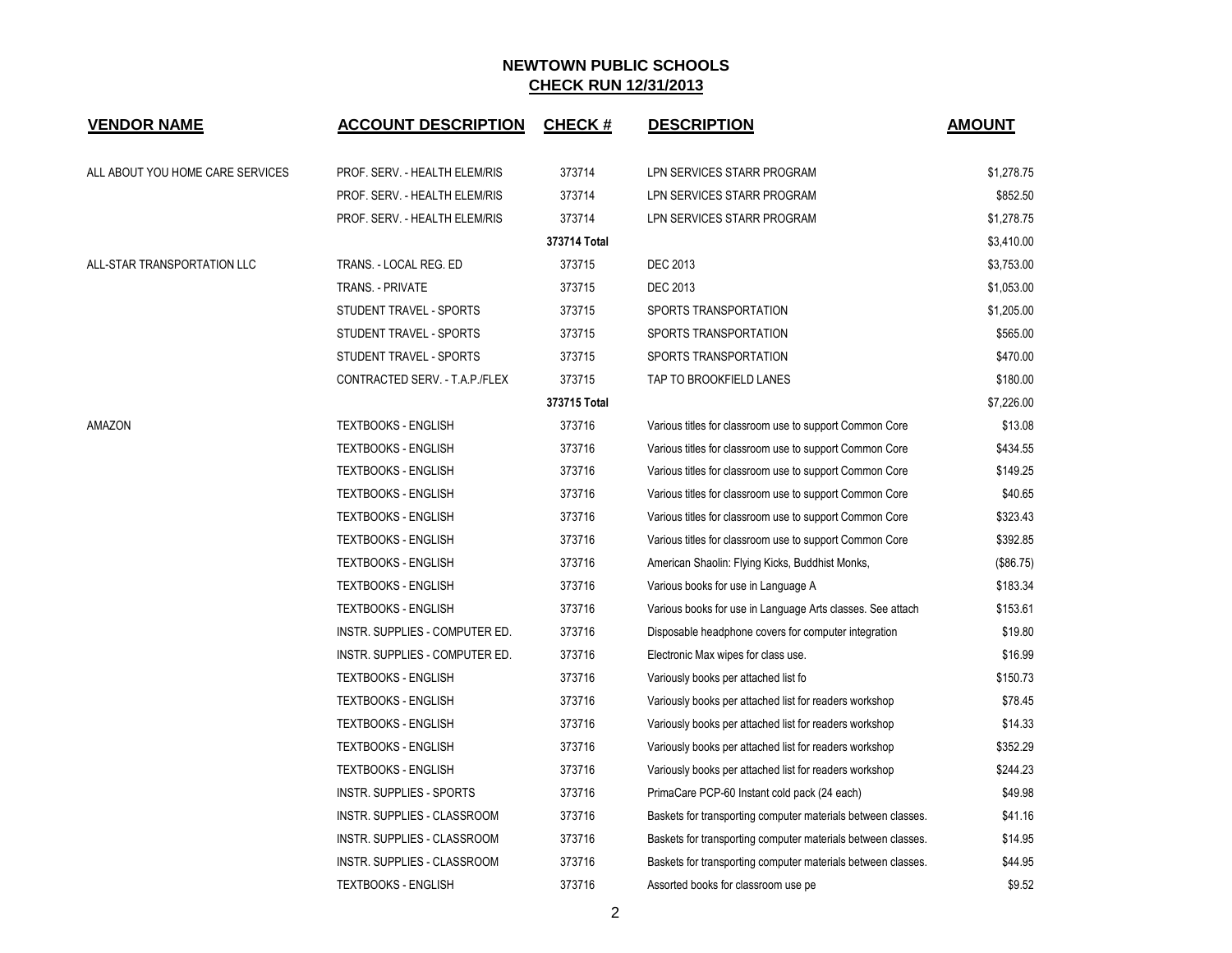| <b>VENDOR NAME</b> | <b>ACCOUNT DESCRIPTION</b>       | <b>CHECK#</b> | <b>DESCRIPTION</b>                                   | <b>AMOUNT</b> |
|--------------------|----------------------------------|---------------|------------------------------------------------------|---------------|
| AMAZON             | <b>TEXTBOOKS - ENGLISH</b>       | 373716        | Assorted books for classroom use per attached list   | \$163.20      |
|                    | <b>TEXTBOOKS - ENGLISH</b>       | 373716        | Assorted books for classroom use per attached list   | \$67.01       |
|                    | <b>TEXTBOOKS - ENGLISH</b>       | 373716        | Assorted books for classroom use per attached list   | \$179.18      |
|                    | <b>TEXTBOOKS - ENGLISH</b>       | 373716        | Assorted books for classroom use per attached list   | \$16.07       |
|                    | SUPPLIES - LIBRARY               | 373716        | Kindle Paper whites                                  | \$41.85       |
|                    | SUPPLIES - LIBRARY               | 373716        | Otter Box Defender Case for Kindle Paper white       | \$106.32      |
|                    | SUPPLIES - LIBRARY               | 373716        | 2 Year Square Trade Warranty for Kindle Paper whites | \$63.78       |
|                    | <b>SUPPLIES - LIBRARY</b>        | 373716        | Kindle Paper whites                                  | \$145.50      |
|                    | SUPPLIES - LIBRARY               | 373716        | Kindle Paper whites                                  | \$105.53      |
|                    | SUPPLIES - LIBRARY               | 373716        | Amazon Kindle 5 W USB Power Adapters                 | \$39.98       |
|                    | INSTR. SUPPLIES - SOC. STUDIES   | 373716        | Instructional supplies per attached. Free shipping   | \$58.92       |
|                    | INSTR. SUPPLIES - SOC. STUDIES   | 373716        | Instructional supplies per attached. Free shipping   | \$25.21       |
|                    | INSTR. SUPPLIES - SOC. STUDIES   | 373716        | Instructional supplies per attached. Free shipping   | \$149.35      |
|                    | <b>INSTR. SUPPLIES - READING</b> | 373716        | Personal CD Players for Reading classes.             | \$144.90      |
|                    | INSTR. SUPPLIES - COMPUTER ED.   | 373716        | Panasonic Lightweight Headphones, RPHT21             | \$23.80       |
|                    | INSTR. SUPPLIES - COMPUTER ED.   | 373716        | Belkin Speaker and Headphone splitter                | \$8.10        |
|                    | INSTR. SUPPLIES - COMPUTER ED.   | 373716        | Maxell AAA Batteries                                 | \$8.12        |
|                    | INSTR. SUPPLIES - COMPUTER ED.   | 373716        | Wireless bluetooth keyboard                          | \$11.95       |
|                    | INSTR. SUPPLIES - COMPUTER ED.   | 373716        | Dual 305mm Jack stereo Headphone adapter.            | \$3.36        |
|                    | INSTR. SUPPLIES - READING        | 373716        | Snowflakes Fall, book,                               | \$45.92       |
|                    |                                  | 373716 Total  |                                                      | \$4,049.44    |
| AMAZON             | INSTR. SUPPLIES - SCIENCE        | 373717        | 9780078746376 CHEMISTRY MATTER & CHANGE STUDENT      | \$53.98       |
|                    | <b>INSTR. SUPPLIES - SCIENCE</b> | 373717        | 9780078746376 CHEMISTRY MATTER & CHANGE STUDENT      | \$63.98       |
|                    | INSTR. SUPPLIES - SCIENCE        | 373717        | 9780078746376 CHEMISTRY MATTER & CHANGE STUDENT      | \$78.99       |
|                    | INSTR. SUPPLIES - SCIENCE        | 373717        | 9780078746376 CHEMISTRY MATTER & CHANGE STUDENT      | \$91.29       |
|                    | INSTR. SUPPLIES - SCIENCE        | 373717        | 9780078746376 CHEMISTRY MATTER & CHANGE STUDENT      | \$381.92      |
|                    | INSTR. SUPPLIES - SCIENCE        | 373717        | 9780078746376 CHEMISTRY MATTER & CHANGE STUDENT      | \$37.98       |
|                    | INSTR. SUPPLIES - SCIENCE        | 373717        | 9780078746376 CHEMISTRY MATTER & CHANGE STUDENT      | \$37.83       |
|                    | INSTR. SUPPLIES - SCIENCE        | 373717        | 9780078746376 CHEMISTRY MATTER & CHANGE STUDENT      | \$94.60       |
|                    | INSTR. SUPPLIES - SCIENCE        | 373717        | 9780078746376 CHEMISTRY MATTER & CHANGE STUDENT      | \$61.05       |
|                    | INSTR. SUPPLIES - SCIENCE        | 373717        | 9780078746376 CHEMISTRY MATTER & CHANGE STUDENT      | \$63.70       |
|                    | <b>INSTR. SUPPLIES - SCIENCE</b> | 373717        | 9780078746376 CHEMISTRY MATTER & CHANGE STUDENT      | \$373.26      |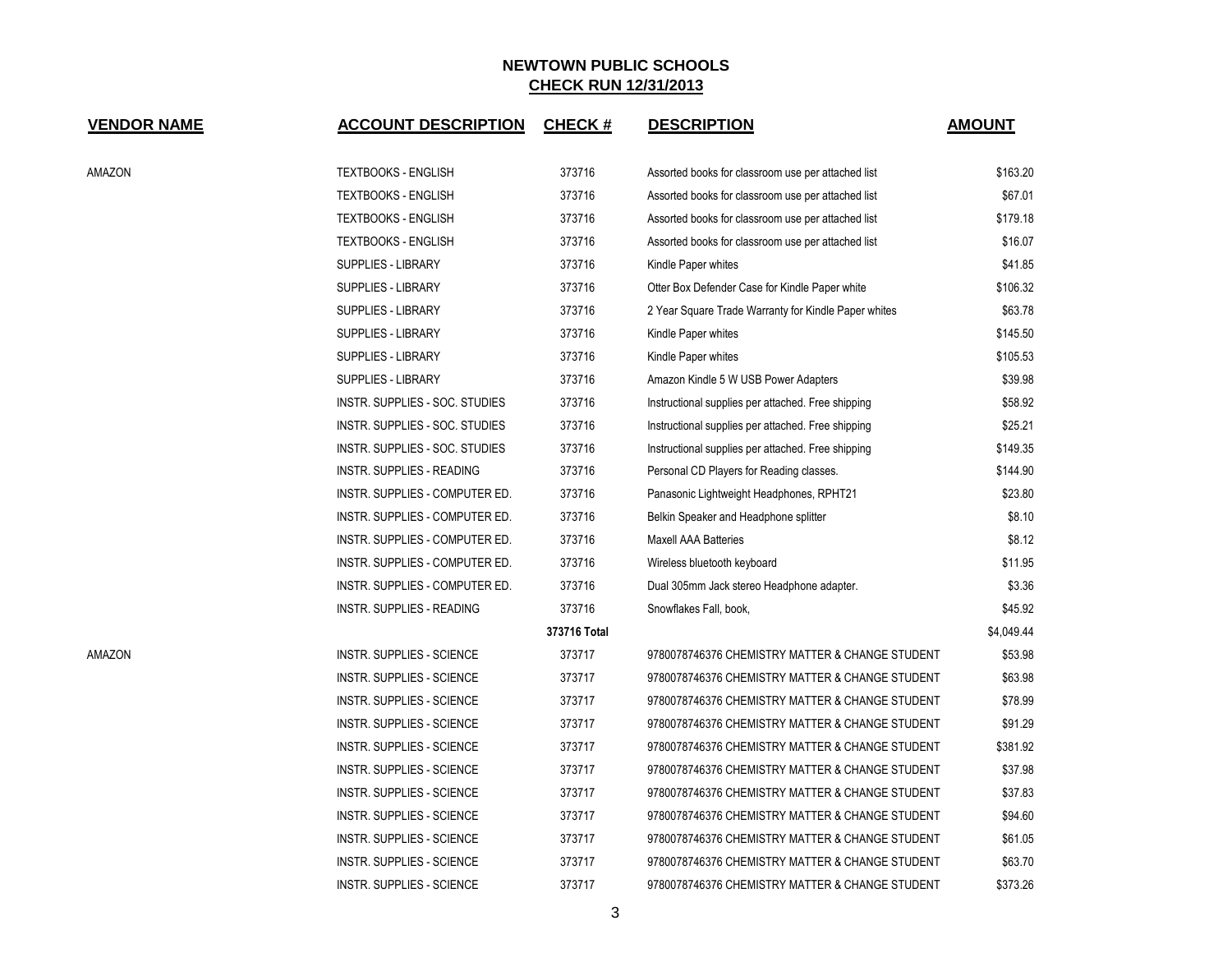| <b>VENDOR NAME</b> | <b>ACCOUNT DESCRIPTION</b>       | <b>CHECK#</b> | <b>DESCRIPTION</b>                                | <b>AMOUNT</b> |
|--------------------|----------------------------------|---------------|---------------------------------------------------|---------------|
| AMAZON             | <b>INSTR. SUPPLIES - SCIENCE</b> | 373717        | 9780078746376 CHEMISTRY MATTER & CHANGE STUDENT   | \$52.00       |
|                    | <b>INSTR. SUPPLIES - SCIENCE</b> | 373717        | 9780078746376 CHEMISTRY MATTER & CHANGE STUDENT   | \$88.99       |
|                    | INSTR. SUPPLIES - SCIENCE        | 373717        | 9780078746376 CHEMISTRY MATTER & CHANGE STUDENT   | \$84.98       |
|                    | INSTR. SUPPLIES - SCIENCE        | 373717        | 9780078746376 CHEMISTRY MATTER & CHANGE STUDENT   | \$91.29       |
|                    | <b>INSTR. SUPPLIES - SCIENCE</b> | 373717        | 9780131933552 Essential Biology                   | \$27.48       |
|                    | <b>INSTR. SUPPLIES - SCIENCE</b> | 373717        | 9780131933552 Essential Biology                   | \$51.75       |
|                    | <b>INSTR. SUPPLIES - SCIENCE</b> | 373717        | 9780131933552 Essential Biology                   | \$58.57       |
|                    | <b>INSTR. SUPPLIES - SCIENCE</b> | 373717        | 9780131933552 Essential Biology                   | \$17.24       |
|                    | INSTR. SUPPLIES - ENGLISH        | 373717        | FLIP ULTRAHD VIDEO CAMERA-WHITE8 GB, 2 HOURS      | \$88.42       |
|                    | INSTR. SUPPLIES - ENGLISH        | 373717        | FLIP ULTRA HD VIDEO CAMERA - WHITE 8 GB, 2 HOURS  | \$88.42       |
|                    | REPAIRS - TECH ED.               | 373717        | <b>INGENTO PAPER CUTTER</b>                       | \$387.92      |
|                    | INSTR. SUPPLIES - TECH ED.       | 373717        | LENSES MIX CAMERA STABILIZER FULL SHEET MAT BOARD | \$166.88      |
|                    | INSTR. SUPPLIES - TECH ED.       | 373717        | EPHOTO MOVIE KIT-8GB CLASS CARD                   | \$174.09      |
|                    | INSTR. SUPPLIES - TECH ED.       | 373717        | LENSES MIX CAMERA STABILIZER FULL SHEET MAT BOARD | \$64.50       |
|                    | INSTR. SUPPLIES - TECH ED.       | 373717        | EPHOTO MOVIE KIT-8GB CLASS CARD                   | \$305.92      |
|                    | INSTR. SUPPLIES - TECH ED.       | 373717        | EPHOTO MOVIE KIT-8GB CLASS CARD                   | \$25.26       |
|                    | INSTR. SUPPLIES - TECH ED.       | 373717        | EPHOTO MOVIE KIT-8GB CLASS CARD                   | \$25.26       |
|                    | INSTR. SUPPLIES - TECH ED.       | 373717        | EPHOTO MOVIE KIT-8GB CLASS CARD                   | \$25.26       |
|                    | INSTR. SUPPLIES - TECH ED.       | 373717        | EPHOTO MOVIE KIT-8GB CLASS CARD SE                | \$115.34      |
|                    | INSTR. SUPPLIES - TECH ED.       | 373717        | LENSES MIX CAMERA STABILIZER FULL SHEET MAT BOARD | \$230.68      |
|                    | INSTR. SUPPLIES - TECH ED.       | 373717        | EPHOTO MOVIE KIT-8GB CLASS CARD SEE ATTACHED      | \$25.26       |
|                    | INSTR. SUPPLIES - TECH ED.       | 373717        | EPHOTO MOVIE KIT-8GB CLASS CARD SEE ATTACHED      | \$25.26       |
|                    | INSTR. SUPPLIES - TECH ED.       | 373717        | EPHOTO MOVIE KIT-8GB CLASS CARD SEE ATTACHED      | \$25.26       |
|                    | INSTR. SUPPLIES - TECH ED.       | 373717        | EPHOTO MOVIE KIT-8GB CLASS CARD SEE ATTACHED      | \$25.26       |
|                    | INSTR. SUPPLIES - TECH ED.       | 373717        | EPHOTO MOVIE KIT-8GB CLASS CARD SEE ATTACHED      | \$25.26       |
|                    | INSTR. SUPPLIES - TECH ED.       | 373717        | EPHOTO MOVIE KIT-8GB CLASS CARD SEE ATTACHED      | \$19.95       |
|                    | STAFF TRAIN. - CLASSROOM         | 373717        | ADOBE PHOTOSHOP CS6 CLASSROOM IN A BOOK           | \$40.90       |
|                    | STAFF TRAIN. - CLASSROOM         | 373717        | IOGEAR 12-IN 1-USB2 CARD READER                   | \$23.97       |
|                    | STAFF TRAIN. - CLASSROOM         | 373717        | ADOBE PHOTOSHOP CS6 FOR PHOTOGRAPHERS A PROF      | \$35.51       |
|                    | STAFF TRAIN. - CLASSROOM         | 373717        | ADOBE PHOTOSHOP CS6 CLASSROOM IN A BOOK           | \$38.78       |
|                    | STAFF TRAIN. - CLASSROOM         | 373717        | IOGEAR 12-IN 1-USB2 CARD READER                   | \$7.99        |
|                    | <b>INSTR. SUPPLIES - MUSIC</b>   | 373717        | TEACHING MUSIC THROUGH COMPOSITION                | \$30.94       |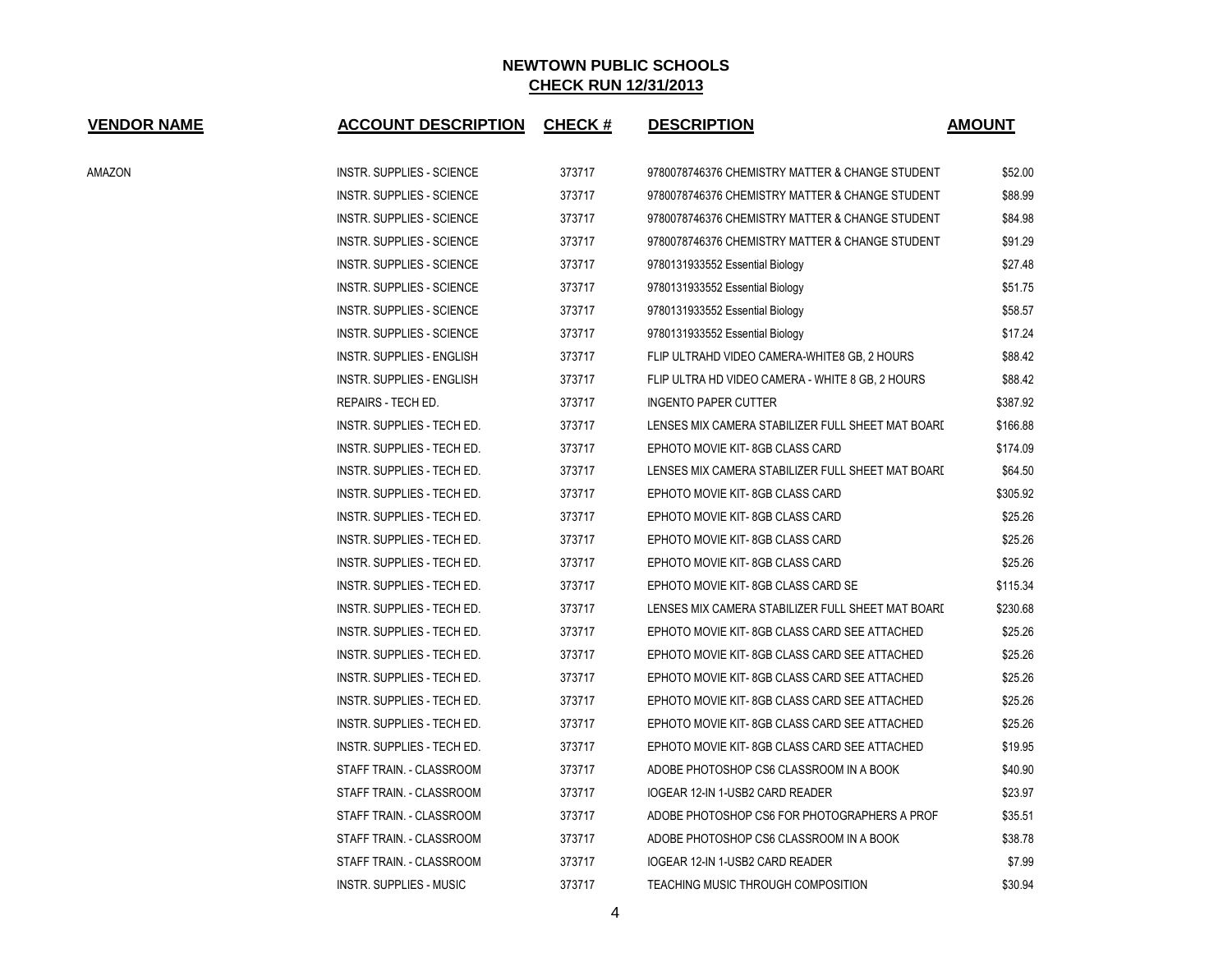| <b>VENDOR NAME</b>       | <b>ACCOUNT DESCRIPTION</b>        | <b>CHECK#</b> | <b>DESCRIPTION</b>                                    | <b>AMOUNT</b> |
|--------------------------|-----------------------------------|---------------|-------------------------------------------------------|---------------|
| AMAZON                   | <b>INSTR. SUPPLIES - MUSIC</b>    | 373717        | USING TECHNOLOGY TO UNLOCK MUSICAL CREATIVITY         | \$31.53       |
|                          | <b>INSTR. SUPPLIES - MUSIC</b>    | 373717        | JAZZ COMBO PAK# 4                                     | \$29.98       |
|                          | <b>INSTR. SUPPLIES - MUSIC</b>    | 373717        | <b>SHIPPING</b>                                       | \$4.99        |
|                          | INSTR. SUPPLIES - WORLD LANG.     | 373717        | FLIP VIDEO BATTERY PACK FOR ULTRAHD VIDEO CAMERA      | \$28.15       |
|                          | REPAIRS - TECH ED.                | 373717        | MEMORY CARD- NIKON COOLPIX- USB WALL CHARGER          | \$98.36       |
|                          | REPAIRS - TECH ED.                | 373717        | MEMORY CARD-NIKON COOLPIX- USB WALL CHARGER           | \$108.61      |
|                          | REPAIRS - TECH ED.                | 373717        | MEMORY CARD- NIKON COOLPIX- USB WALL CHARGER          | \$10.10       |
|                          | REPAIRS - TECH ED.                | 373717        | MEMORY CARD-NIKON COOLPIX- USB WALL CHARGER           | \$33.09       |
|                          | INSTR. SUPPLIES - SCIENCE         | 373717        | <b>GALLIUM SPOON MOLD</b>                             | \$78.71       |
|                          | INSTR. SUPPLIES - SCIENCE         | 373717        | GALLIUM: 40 GRAM PIECE                                | \$44.25       |
|                          | INSTR. SUPPLIES - TECH ED.        | 373717        | Logitech Wireless Combo MK270 with Keyboard and Mouse | \$28.14       |
|                          | INSTR. SUPPLIES - ENGLISH         | 373717        | 1962 GREGORY PECK TO KILL A MOCKINGBIRD               | \$7.99        |
|                          | INSTR. SUPPLIES - ENGLISH         | 373717        | 1971 ROMAN POLANSKI MACBETH<br>BOTH FILMS             | \$14.96       |
|                          | <b>INSTR. SUPPLIES - ENGLISH</b>  | 373717        | CRAYOLA CLASS PACK FINE LINE MARKERS CYO588210        | \$160.08      |
|                          |                                   | 373717 Total  |                                                       | \$4,512.11    |
| ARTISTIC DESIGNS LLC     | B. & G. REPAIRS - S.H.            | 373718        | REMOVE OVERGROWTH TO ENHANCE SECURITY CAMERA          | \$1,975.00    |
|                          | B. & G. REPAIRS - RIS.            | 373718        | INSTALL CONCRETE COLLARS AROUND MANHOLE COVER!        | \$1,550.00    |
|                          | B. & G. REPAIRS - M.S.            | 373718        | GRIND HIGH SPOTS ON CONCRETE WALKWAY - NMS            | \$450.00      |
|                          |                                   | 373718 Total  |                                                       | \$3,975.00    |
| ASCOM HASLER/GE CAP PROG | EQUIP RENTAL - ADMIN.             | 373719        | LEASE FOR FOLDING MACHINE 2013/14                     | \$233.15      |
|                          |                                   | 373719 Total  |                                                       | \$233.15      |
| AT&T                     | <b>TELEPHONE &amp; CABLE</b>      | 373720        | <b>SERVICES 2013/14</b>                               | \$671.03      |
|                          |                                   | 373720 Total  |                                                       | \$671.03      |
| AT&T                     | <b>TELEPHONE &amp; CABLE</b>      | 373721        | <b>SERVICES 2013/14</b>                               | \$3,656.18    |
|                          |                                   | 373721 Total  |                                                       | \$3.656.18    |
| AT&T                     | <b>TELEPHONE &amp; CABLE</b>      | 373722        | <b>SERVICES 2013/14</b>                               | \$112.51      |
|                          |                                   | 373722 Total  |                                                       | \$112.51      |
| <b>AT&amp;T MOBILITY</b> | <b>TELEPHONE &amp; CABLE</b>      | 373723        | <b>SERVICES 2013/14</b>                               | \$212.87      |
|                          |                                   | 373723 Total  |                                                       | \$212.87      |
| AUTO HOME COMMERCIAL     | B. & G. REPAIRS - RIS.            | 373724        | CHANGE BELL PROGRAM - RIS                             | \$672.42      |
|                          | <b>B. &amp; G. REPAIRS - H.S.</b> | 373724        | REPLACE CLASSROOM CLOCKS - NHS                        | \$1,160.24    |
|                          |                                   | 373724 Total  |                                                       | \$1.832.66    |

5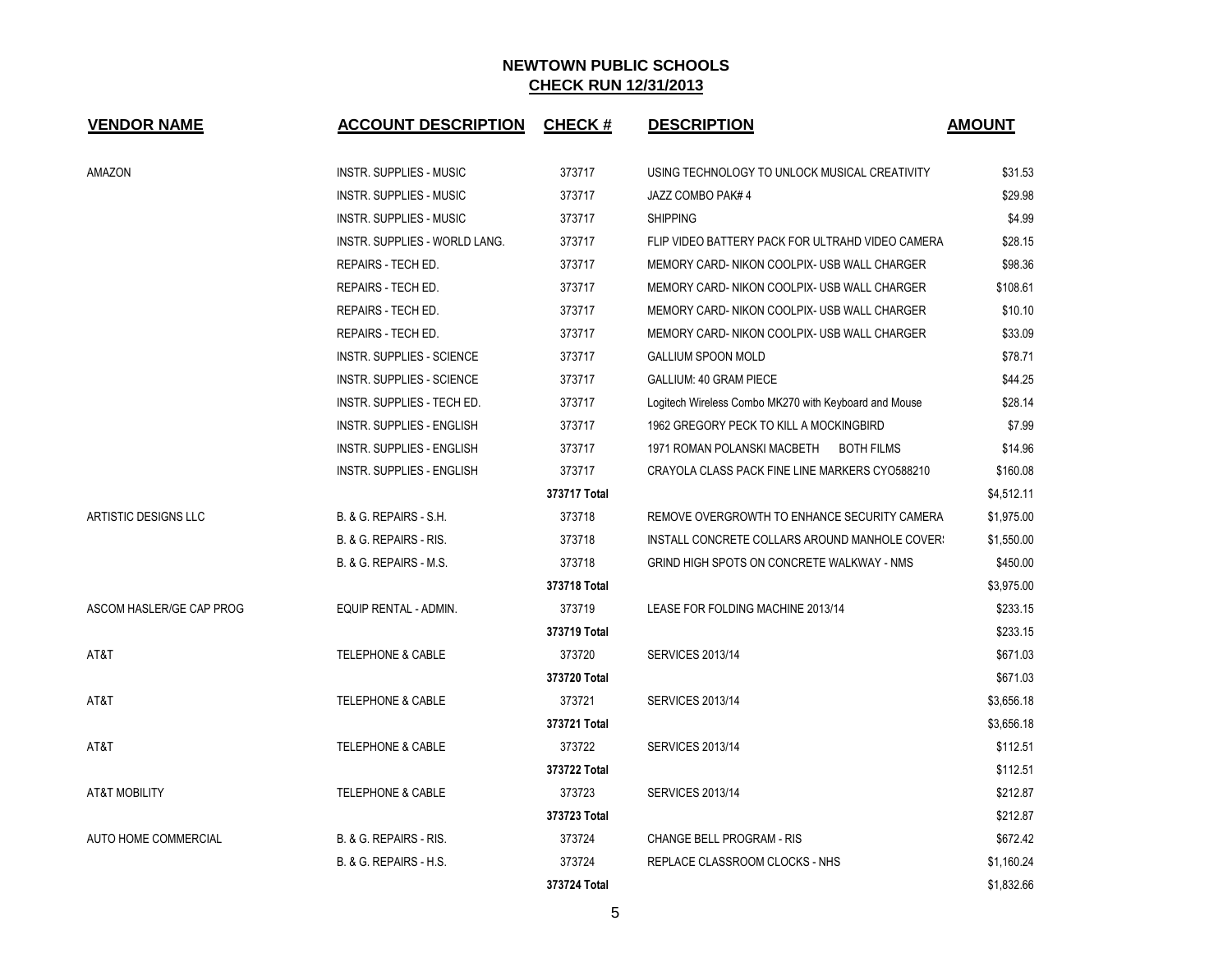| <b>VENDOR NAME</b>                   | <b>ACCOUNT DESCRIPTION</b>          | <b>CHECK#</b> | <b>DESCRIPTION</b>                                       | <b>AMOUNT</b> |
|--------------------------------------|-------------------------------------|---------------|----------------------------------------------------------|---------------|
| <b>BAGEL DELIGHT</b>                 | INSTR. SUPPLIES - CLASSROOM         | 373725        | <b>FACULTY MEETING BAGELS</b>                            | \$215.00      |
|                                      |                                     | 373725 Total  |                                                          | \$215.00      |
| ANNETTE BARBOUR                      | TRANS. - LOCAL SPECIAL ED           | 373726        | SERV 12/16/13 THRU 12/20/13                              | \$320.00      |
|                                      |                                     | 373726 Total  |                                                          | \$320.00      |
| <b>JILL BEAUDRY</b>                  | INSTR. SUPPLIES - CLASSROOM         | 373727        | <b>SUPPLIES</b>                                          | \$112.00      |
|                                      |                                     | 373727 Total  |                                                          | \$112.00      |
| BEHAVIORAL CONSULTING ASSOCIATES LLC | PROF. SERV. - PSYCH/MED. EVAL.      | 373728        | BEHAVIORAL CONSULTATION NOV AND DEC                      | \$6,500.00    |
|                                      |                                     | 373728 Total  |                                                          | \$6,500.00    |
| <b>BER</b>                           | STAFF TRAIN. - SCIENCE              | 373729        | Registration for Beth Iaciofano for Effective strategies | \$225.00      |
|                                      |                                     | 373729 Total  |                                                          | \$225.00      |
| BERCHEM, MOSES & DEVLIN, P.C.        | PROF. SERV. - SP. ED. LEGAL         | 373730        | <b>SERV</b>                                              | \$3,568.50    |
|                                      |                                     | 373730 Total  |                                                          | \$3,568.50    |
| <b>BLICK ART MATERIALS</b>           | <b>INSTR. SUPPLIES - ART</b>        | 373731        | Art supplies-see attached-no shipping                    | \$158.54      |
|                                      |                                     | 373731 Total  |                                                          | \$158.54      |
| C-CO CONSULTING INC.                 | B. & G. REPAIRS - H.S.              | 373732        | RUN CABLES FOR THE LOBBY SECURITY DESK - NHS             | \$300.00      |
|                                      | REPAIRS - INFO. TECH.               | 373732        | <b>REPAIR WIRING SERVICES</b>                            | \$129.50      |
|                                      | REPAIRS - INFO. TECH.               | 373732        | <b>SECURITY SYSTEM WIRING</b>                            | \$10,112.50   |
|                                      | <b>B&amp;G CONTRACTED SERV.</b>     | 373732        | <b>SECURITY SYSTEM WIRING</b>                            | \$5,508.00    |
|                                      |                                     | 373732 Total  |                                                          | \$16,050.00   |
| CABE                                 | STAFF TRAVEL - B.O.E.               | 373733        | REG NEW BOARD MEMBER WORKSHOP 12/10/13                   | \$170.00      |
|                                      |                                     | 373733 Total  |                                                          | \$170.00      |
| CAREY WIPER & SUPPLY CO.             | <b>B&amp;G SUPPLIES - CUSTODIAL</b> | 373734        | ALL AMERICAN PREMIER - CUST SUPPLIES                     | \$753.00      |
|                                      |                                     | 373734 Total  |                                                          | \$753.00      |
| CASL INC.                            | MEMBERSHIPS - LIBRARY               | 373735        | Membership renewal for CASL                              | \$40.00       |
|                                      |                                     | 373735 Total  |                                                          | \$40.00       |
| <b>JEANNE CAVALLARO</b>              | <b>INSTR. SUPPLIES - MATH</b>       | 373736        | <b>EFOFEX PRODUCTS</b>                                   | \$315.00      |
|                                      |                                     | 373736 Total  |                                                          | \$315.00      |
| CHARTER COMMUNICATIONS               | <b>TELEPHONE &amp; CABLE</b>        | 373737        | <b>SERVICES 2013/14</b>                                  | \$2,444.79    |
|                                      |                                     | 373737 Total  |                                                          | \$2,444.79    |
| <b>CIRMA</b>                         | LIABILITY/UMBRELLA INS.             | 373738        | 2011/12 LAP NOV 2013                                     | \$155.00      |
|                                      | LIABILITY/UMBRELLA INS.             | 373738        | 2010/11 LAP REIMB                                        | \$1,215.75    |
|                                      |                                     | 373738 Total  |                                                          | \$1,370.75    |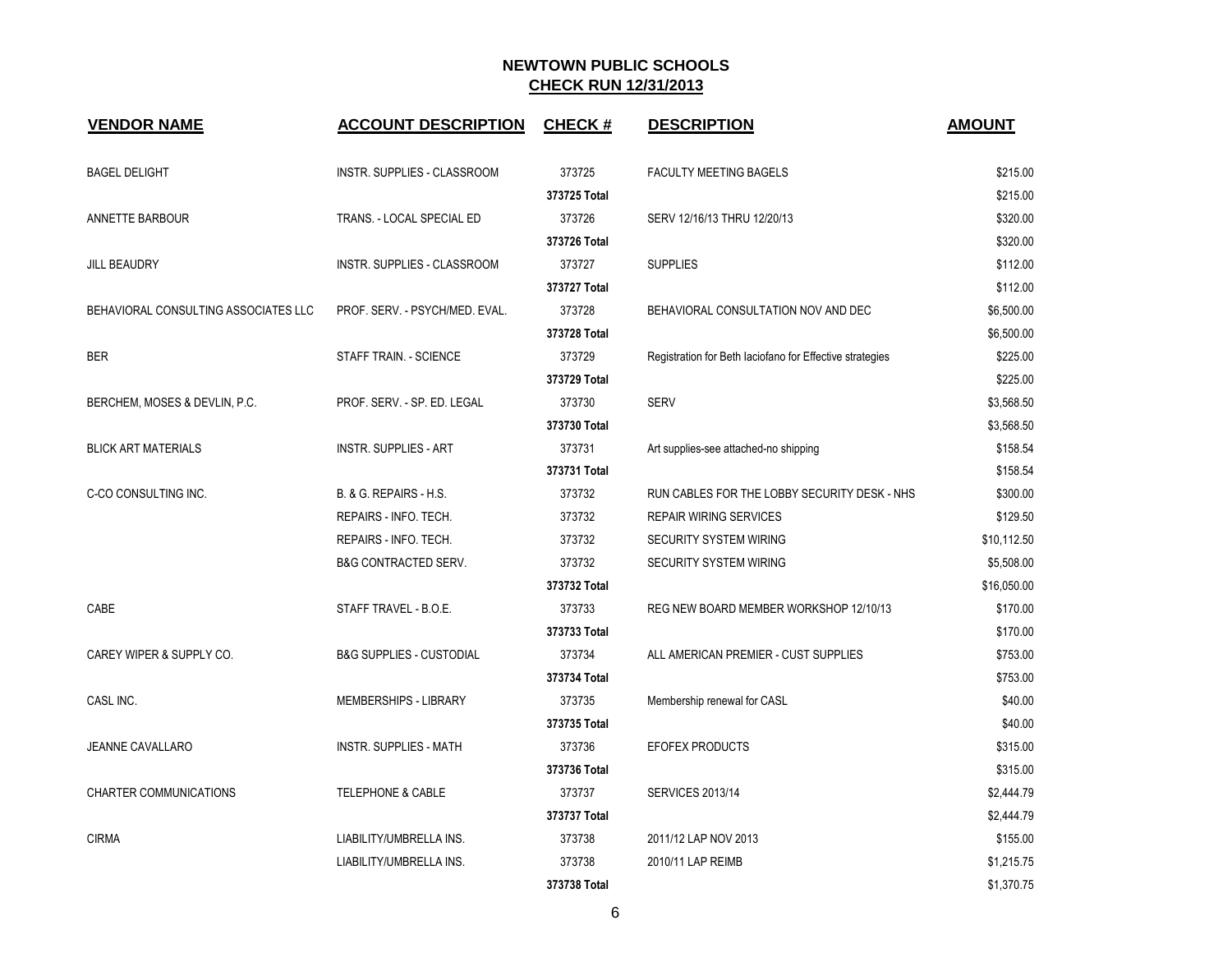| <b>VENDOR NAME</b>                   | <b>ACCOUNT DESCRIPTION</b>           | <b>CHECK#</b> | <b>DESCRIPTION</b>                                           | <b>AMOUNT</b> |
|--------------------------------------|--------------------------------------|---------------|--------------------------------------------------------------|---------------|
| CONN CENTER FOR CHILD DEVELOPMENT    | TUITION - OUT-OF-DISTRICT            | 373739        | TUITION - OUT-OF-DISTRICT                                    | \$31,000.00   |
|                                      |                                      | 373739 Total  |                                                              | \$31,000.00   |
| CONNECTICUT GARDENER                 | INSTR. SUPPLIES - C.W.E.             | 373740        | <b>SUBSCRIPTION</b>                                          | \$20.00       |
|                                      |                                      | 373740 Total  |                                                              | \$20.00       |
| <b>CONNECTICUT LIGHT &amp; POWER</b> | ELECTRICITY - H.                     | 373741        | UTIL 51084633023                                             | \$2,772.46    |
|                                      | ELECTRICITY - S.H.                   | 373741        | UTIL 51934736059                                             | \$8,495.07    |
|                                      | ELECTRICITY - M.G.                   | 373741        | UTIL 51171733009                                             | \$2,575.67    |
|                                      | ELECTRICITY - H.S.                   | 373741        | UTIL 51318375011                                             | \$115.62      |
|                                      | ELECTRICITY - H.S.                   | 373741        | UTIL 51223253097                                             | \$39.39       |
|                                      |                                      | 373741 Total  |                                                              | \$13,998.21   |
| DANDY DISTRIBUTOS INC.               | INSTR. SUPPLIES - LIFE MAN./CULINARY | 373742        | <b>CULINARY SUPPLIES</b>                                     | \$237.37      |
|                                      |                                      | 373742 Total  |                                                              | \$237.37      |
| DATA MANAGEMENT INC.                 | OFF. SUPPLIES - ADMIN.               | 373743        | Visitor Badges, Style 701, registry book, destination, green | \$395.20      |
|                                      | OFF. SUPPLIES - ADMIN.               | 373743        | Shipping charge                                              | \$14.23       |
|                                      |                                      | 373743 Total  |                                                              | \$409.43      |
| STEPHEN DAWSON                       | STAFF TRAVEL - INFO. TECH.           | 373744        | TRAVEL DEC 2013                                              | \$54.58       |
|                                      |                                      | 373744 Total  |                                                              | \$54.58       |
| NATHALIE DE BRANTES                  | INSTR. SUPPLIES - CLASSROOM          | 373745        | <b>MEETING ERT</b>                                           | \$292.91      |
|                                      |                                      | 373745 Total  |                                                              | \$292.91      |
| <b>DECKWORKS LLC</b>                 | <b>EMERGENCY REPAIRS - H.</b>        | 373746        | <b>REPLACE DOORS - HAWLEY</b>                                | \$4,650.00    |
|                                      |                                      | 373746 Total  |                                                              | \$4,650.00    |
| DELAWARE VALLEY WHOLESALE FLORIST    | INSTR. SUPPLIES - C.W.E.             | 373747        | <b>FLOWERS</b>                                               | \$82.84       |
|                                      |                                      | 373747 Total  |                                                              | \$82.84       |
| DELUXE FOR BUSINESS                  | INSTR. SUPPLIES - CLASSROOM          | 373748        | SINGLE WINDOW ENVELOPE ITEM #91662 LETTERHEAD                | \$602.07      |
|                                      |                                      | 373748 Total  |                                                              | \$602.07      |
| NICHOLAS DROUIN                      | STAFF TRAVEL - CLASSROOM             | 373749        | TRAVEL AUG 2013 THRU DEC 2013                                | \$98.31       |
|                                      |                                      | 373749 Total  |                                                              | \$98.31       |
| <b>EAST HAVEN BUILDERS SUPPLY</b>    | <b>B. &amp; G. REPAIRS - H.S.</b>    | 373750        | <b>INSULATE GUARD SHACK - NHS</b>                            | \$97.60       |
|                                      |                                      | 373750 Total  |                                                              | \$97.60       |
| EAST RIVER ENERGY INC.               | FUEL OIL - GEN.                      | 373751        | FUEL OIL 5037H                                               | \$1,068.72    |
|                                      | FUEL OIL - M.G.                      | 373751        | FUEL OIL 5037H                                               | \$11,382.84   |
|                                      | FUEL OIL - HOM.                      | 373751        | FUEL OIL 5037H                                               | \$11,382.84   |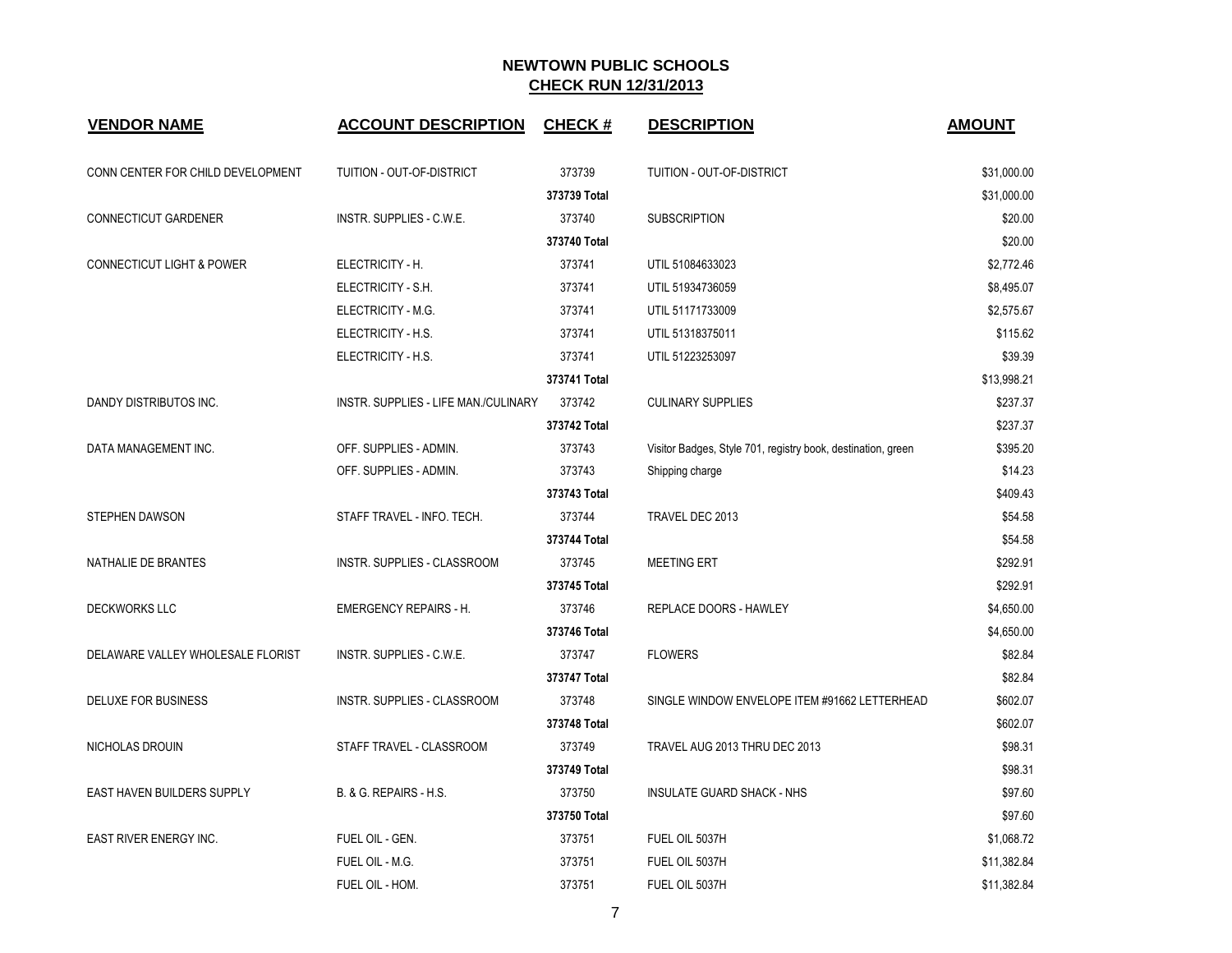| <b>VENDOR NAME</b>                          | <b>ACCOUNT DESCRIPTION</b>        | <b>CHECK#</b> | <b>DESCRIPTION</b>                       | <b>AMOUNT</b> |
|---------------------------------------------|-----------------------------------|---------------|------------------------------------------|---------------|
| <b>EAST RIVER ENERGY INC.</b>               | FUEL OIL - M.S.                   | 373751        | FUEL OIL 3835                            | \$22,765.68   |
|                                             |                                   | 373751 Total  |                                          | \$46,600.08   |
| <b>EXCEL TUTORING LLC</b>                   | <b>TUTORS - HOMEBOUND</b>         | 373752        | HOMEBOUND TUTORING OF STUDENTS           | \$630.00      |
|                                             | <b>TUTORS - HOMEBOUND</b>         | 373752        | HOMEBOUND TUTORING OF STUDENTS           | \$135.00      |
|                                             | <b>TUTORS - HOMEBOUND</b>         | 373752        | HOMEBOUND TUTORING OF STUDENTS           | \$415.00      |
|                                             | <b>TUTORS - HOMEBOUND</b>         | 373752        | HOMEBOUND TUTORING OF STUDENTS           | \$290.00      |
|                                             | <b>TUTORS - HOMEBOUND</b>         | 373752        | HOMEBOUND TUTORING OF STUDENTS           | \$685.00      |
|                                             | <b>TUTORS - HOMEBOUND</b>         | 373752        | HOMEBOUND TUTORING OF STUDENTS           | \$665.00      |
|                                             | <b>TUTORS - HOMEBOUND</b>         | 373752        | HOMEBOUND TUTORING OF STUDENTS           | \$405.00      |
|                                             | <b>TUTORS - HOMEBOUND</b>         | 373752        | HOMEBOUND TUTORING OF STUDENTS           | \$630.00      |
|                                             | <b>TUTORS - HOMEBOUND</b>         | 373752        | HOMEBOUND TUTORING OF STUDENTS           | \$30.00       |
|                                             |                                   | 373752 Total  |                                          | \$3,885.00    |
| F & M ELECTRICAL SUPPLY CO, INC             | <b>B. &amp; G. REPAIRS - H.S.</b> | 373753        | <b>F-WING EMERGENCY LT REPAIRS - NHS</b> | \$204.01      |
|                                             |                                   | 373753 Total  |                                          | \$204.01      |
| <b>FOLLETT EDUCATIONAL SERVICES</b>         | INSTR. SUPPLIES - READING         | 373754        | INSTR. SUPPLIES - READING                | \$234.52      |
|                                             | INSTR. SUPPLIES - READING         | 373754        | <b>INSTR. SUPPLIES - READING</b>         | \$67.50       |
|                                             | INSTR. SUPPLIES - READING         | 373754        | INSTR. SUPPLIES - READING                | \$58.50       |
|                                             |                                   | 373754 Total  |                                          | \$360.52      |
| LORRAINE D. FOSTER DAY SCHOOL               | TUITION - OUT-OF-DISTRICT         | 373755        | TUITION - OUT-OF-DISTRICT                | \$4,850.00    |
|                                             | TUITION - OUT-OF-DISTRICT         | 373755        | TUITION - OUT-OF-DISTRICT                | \$4,850.00    |
|                                             |                                   | 373755 Total  |                                          | \$9,700.00    |
| <b>GANDER PUBLISHING</b>                    | INSTR. SUPPLIES - SP. ED. PREK-8  | 373756        | VISUALIZING AND VERBALIZING KIT          | \$454.95      |
|                                             | INSTR. SUPPLIES - SP. ED. PREK-8  | 373756        | <b>SHIPPING</b>                          | \$45.50       |
|                                             |                                   | 373756 Total  |                                          | \$500.45      |
| <b>GERONNURSING &amp; RESPITE CARE INC.</b> | PROF. SERV. - HEALTH ELEM/RIS     | 373757        | LPN SERVICES - STARR PROGRAM             | \$1,802.26    |
|                                             | PROF. SERV. - HEALTH ELEM/RIS     | 373757        | LPN SERVICES - STARR PROGRAM             | \$1,935.76    |
|                                             |                                   | 373757 Total  |                                          | \$3,738.02    |
| <b>GOOD IDEAS</b>                           | INSTR. SUPPLIES - SP. ED. PREK-8  | 373758        | ROADWAY SYSTEM GD-6713                   | \$29.99       |
|                                             | INSTR. SUPPLIES - SP. ED. PREK-8  | 373758        | <b>SHIPPING</b><br><b>PRESCHOOL</b>      | \$3.00        |
|                                             |                                   | 373758 Total  |                                          | \$32.99       |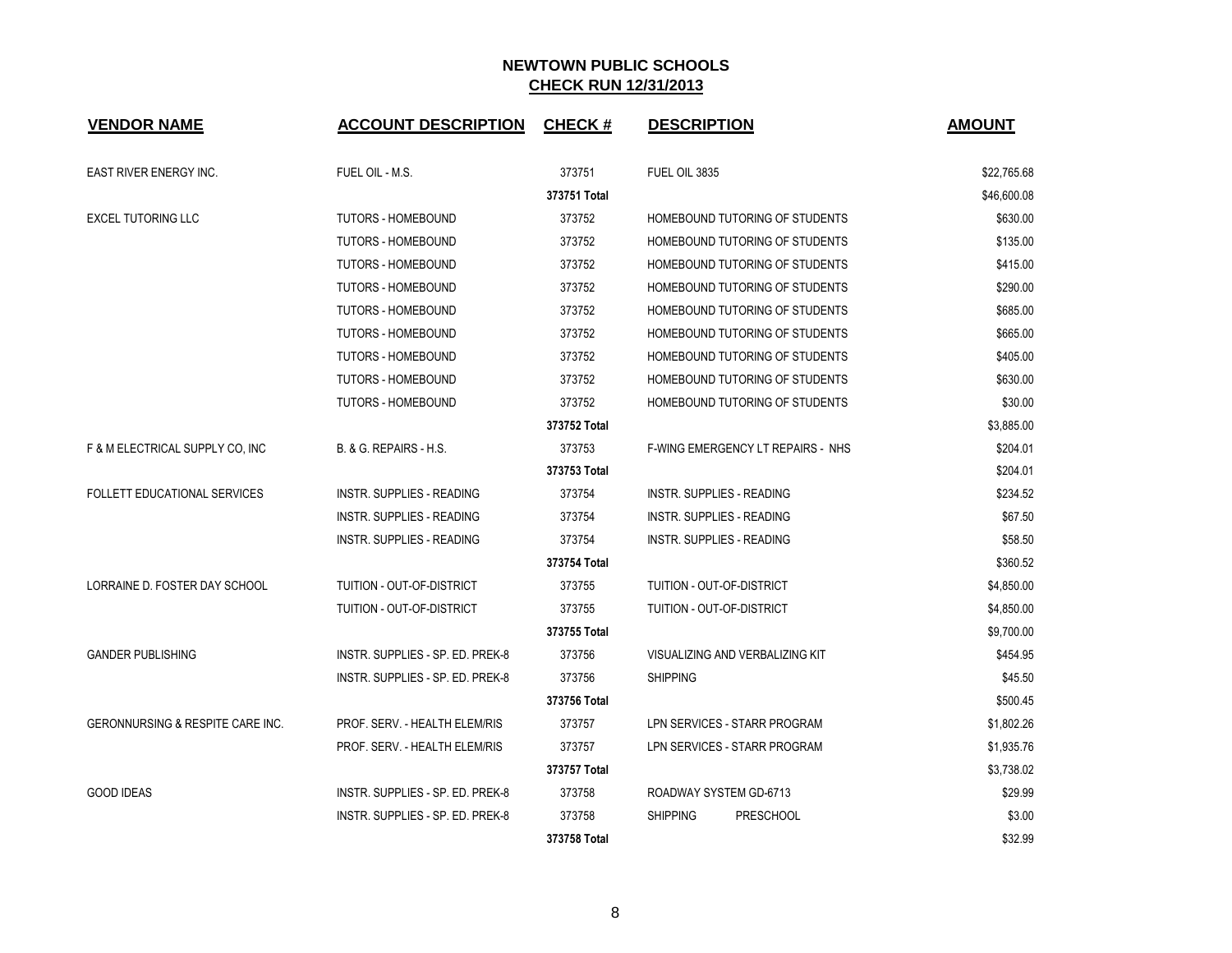| <b>VENDOR NAME</b>               | <b>ACCOUNT DESCRIPTION</b>          | <b>CHECK#</b> | <b>DESCRIPTION</b>                                       | <b>AMOUNT</b> |
|----------------------------------|-------------------------------------|---------------|----------------------------------------------------------|---------------|
| <b>GRAINGER</b>                  | B. & G. REPAIRS - M.S.              | 373759        | HVAC REPAIR PARTS (ZONE VALVES) - NMS                    | \$419.40      |
|                                  | <b>B&amp;G SUPPLIES - MAINT.</b>    | 373759        | PIPE WRENCH, THERMOSTATS, POWER CORD                     | \$220.96      |
|                                  | <b>B&amp;G SUPPLIES - MAINT.</b>    | 373759        | PIPE WRENCH, THERMOSTATS, POWER CORD                     | \$159.46      |
| <b>GRAINGER</b>                  | <b>B&amp;G SUPPLIES - MAINT.</b>    | 373759        | PIPE WRENCH, THERMOSTATS, POWER CORD                     | \$136.40      |
|                                  | <b>B&amp;G SUPPLIES - MAINT.</b>    | 373759        | PIPE WRENCH, THERMOSTATS, POWER CORD                     | \$25.90       |
|                                  |                                     | 373759 Total  |                                                          | \$962.12      |
| TERESA L. GREENFIELD             | OFF. SUPPLIES - ADMIN.              | 373760        | <b>GIFTS FOR STAFF</b>                                   | \$70.00       |
|                                  |                                     | 373760 Total  |                                                          | \$70.00       |
| GRIFFIN GREENHOUSE SUPPLIES INC. | INSTR. SUPPLIES - C.W.E.            | 373761        | <b>VENUS FLY TRAPS</b>                                   | \$326.30      |
|                                  |                                     | 373761 Total  |                                                          | \$326.30      |
| HAMDEN PUBLIC SCHOOLS            | STAFF TRAIN. - P.E.                 | 373762        | Election Day Workshop: Aaron Blank and Beth Gattey       | \$120.00      |
|                                  |                                     | 373762 Total  |                                                          | \$120.00      |
| NATALIE HAMMOND                  | OFF. SUPPLIES - ADMIN.              | 373763        | STAFF MEETING EXPENSE                                    | \$74.54       |
|                                  |                                     | 373763 Total  |                                                          | \$74.54       |
| HAT CITY PAPER & SUPPLY CO.      | <b>B&amp;G SUPPLIES - CUSTODIAL</b> | 373764        | PAPER PRODUCTS, LYSOL (CUST SUPPLIES)                    | \$1,899.00    |
|                                  | <b>B&amp;G SUPPLIES - CUSTODIAL</b> | 373764        | PAPER PRODUCTS, LYSOL (CUST SUPPLIES)                    | \$526.92      |
|                                  |                                     | 373764 Total  |                                                          | \$2,425.92    |
| <b>JOLLY FARMER PRODUCTS</b>     | INSTR. SUPPLIES - C.W.E.            | 373765        | POINSETTIA POTS PLANTS                                   | \$890.05      |
|                                  |                                     | 373765 Total  |                                                          | \$890.05      |
| PAM KOHN                         | <b>INSTR. SUPPLIES - READING</b>    | 373766        | <b>TCRWP CODING DOTS</b>                                 | \$24.87       |
|                                  |                                     | 373766 Total  |                                                          | \$24.87       |
| LEAHY'S FUELS INC.               | PROPANE & NATURAL GAS - M.G.        | 373767        | PROPANE 56117G                                           | \$309.45      |
|                                  |                                     | 373767 Total  |                                                          | \$309.45      |
| MAHARD'S PIANO SERVICE, LLC      | <b>REPAIRS - MUSIC</b>              | 373768        | Piano tuning, December 19, 2013, please pay, no shipping | \$125.00      |
|                                  |                                     | 373768 Total  |                                                          | \$125.00      |
| W.B. MASON., INC                 | OFF. SUPPLIES - BUS. SERV.          | 373769        | <b>SUPPLIES 2013/14</b>                                  | \$171.33      |
|                                  | OFF. SUPPLIES - BUS. SERV.          | 373769        | <b>SUPPLIES 2013/14</b>                                  | \$52.98       |
|                                  | OFF. SUPPLIES - BUS. SERV.          | 373769        | <b>SUPPLIES 2013/14</b>                                  | (\$24.00)     |
|                                  | OFF. SUPPLIES - BUS. SERV.          | 373769        | <b>SUPPLIES 2013/14</b>                                  | (\$6.00)      |
|                                  | OFF. SUPPLIES - BUS. SERV.          | 373769        | <b>SUPPLIES 2013/14</b>                                  | \$45.96       |
|                                  | OFF. SUPPLIES - BUS. SERV.          | 373769        | <b>SUPPLIES 2013/14</b>                                  | (\$18.00)     |
|                                  | OFF. SUPPLIES - INFO. TECH.         | 373769        | Encumber for Water for Technology dept.                  | \$34.47       |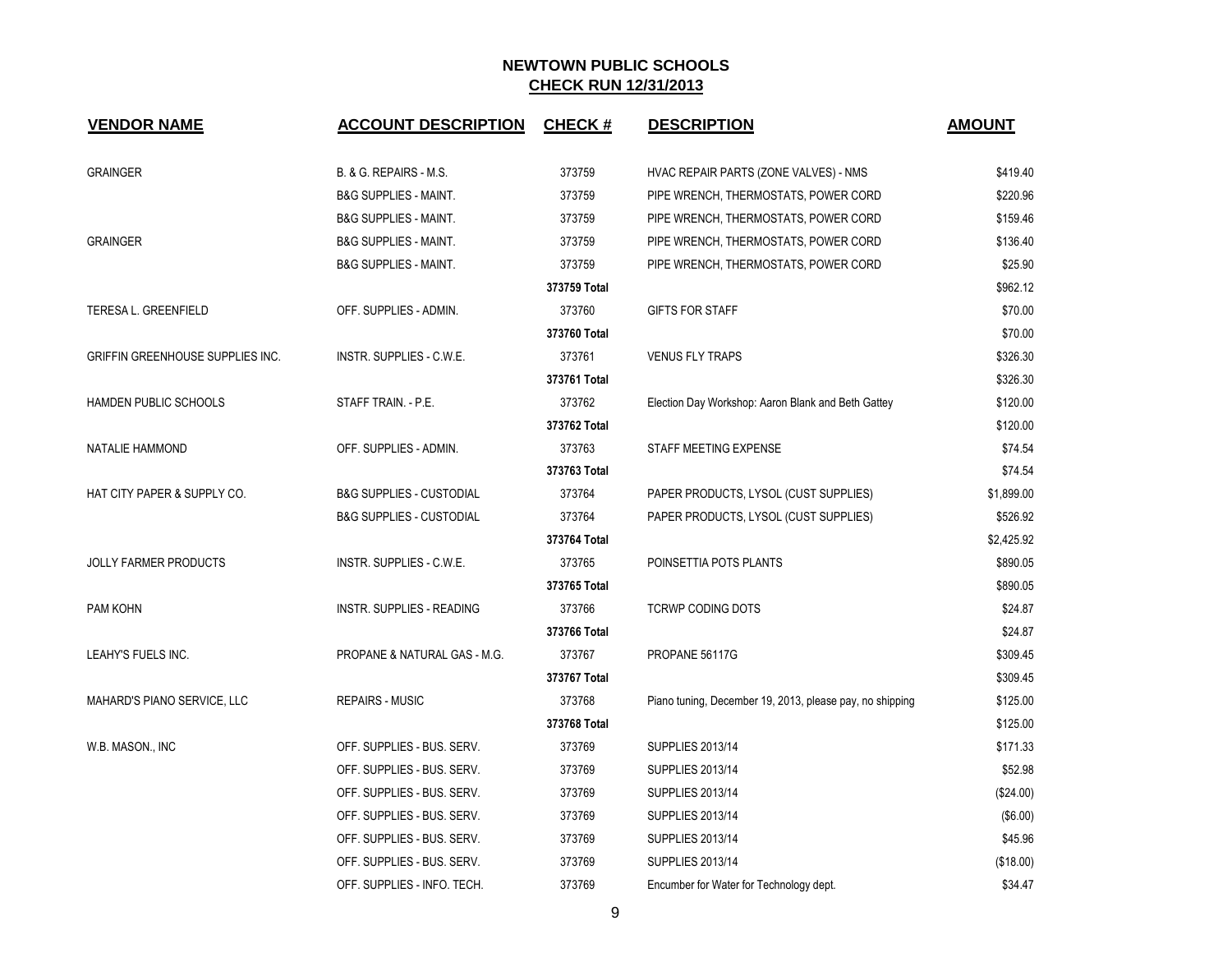| <b>VENDOR NAME</b>                   | <b>ACCOUNT DESCRIPTION</b>         | <b>CHECK#</b> | <b>DESCRIPTION</b>                            | <b>AMOUNT</b> |
|--------------------------------------|------------------------------------|---------------|-----------------------------------------------|---------------|
| W.B. MASON., INC                     | INSTR. SUPPLIES - CLASSROOM        | 373769        | DXE UX9PATH 8/12 PAPER PLATES                 | \$75.06       |
|                                      | INSTR. SUPPLIES - CLASSROOM        | 373769        | DXE UX6WS 5/12 PLATES- 500 CT                 | \$27.99       |
|                                      | INSTR. SUPPLIES - CLASSROOM        | 373769        | DXE FPM21 FORKS 1000CT                        | \$18.45       |
|                                      | INSTR. SUPPLIES - CLASSROOM        | 373769        | DXE-PKM21 KNIFE 1000CT                        | \$18.45       |
|                                      | <b>INSTR. SUPPLIES - CLASSROOM</b> | 373769        | GEP 48480CT 20/CT                             | \$267.30      |
|                                      | INSTR. SUPPLIES - CLASSROOM        | 373769        | Bulletin board. Item QRT-2308, 4x8 ft.        | \$157.11      |
|                                      | <b>INSTR. SUPPLIES - CLASSROOM</b> | 373769        | Bulletin board. Item QRT-2308, 4x8 ft.        | \$121.00      |
|                                      | <b>B&amp;G SUPPLIES - ADMIN.</b>   | 373769        | WATER - MAINT DEPT.                           | \$45.78       |
|                                      | <b>B&amp;G SUPPLIES - ADMIN.</b>   | 373769        | WATER - MAINT DEPT.                           | \$36.00       |
|                                      |                                    | 373769 Total  |                                               | \$1,023.88    |
| <b>BETTY MCFADDEN</b>                | <b>INSTR. SUPPLIES - CLASSROOM</b> | 373770        | <b>SUPPLIES</b>                               | \$35.22       |
|                                      |                                    | 373770 Total  |                                               | \$35.22       |
| MCKENNEY MECHANICAL CONTRACTORS INC. | <b>EMERGENCY REPAIRS - H.S.</b>    | 373771        | REPLACE BOILER 1&3 VALVES                     | \$4,564.00    |
|                                      | B. & G. REPAIRS - M.G.             | 373771        | BOILER #1 REPAIRS - MG                        | \$375.00      |
|                                      | B. & G. REPAIRS - M.G.             | 373771        | BOILER #1 REPAIRS - MG                        | \$797.66      |
|                                      | B. & G. REPAIRS - M.S.             | 373771        | <b>BOILER #4 REPAIRS - NMS</b>                | \$1,741.90    |
|                                      |                                    | 373771 Total  |                                               | \$7,478.56    |
| MELIORA ACADEMY INC.                 | TUITION - OUT-OF-DISTRICT          | 373772        | <b>TUITION - OUT-OF-DISTRICT</b>              | \$14,495.00   |
|                                      |                                    | 373772 Total  |                                               | \$14,495.00   |
| <b>DOUGLAS MICHLOVITZ</b>            | STAFF TRAIN. - CLASSROOM           | 373773        | CONNECTING PHYSICAL ED                        | \$120.00      |
|                                      |                                    | 373773 Total  |                                               | \$120.00      |
| <b>NCS PEARSON INC.</b>              | INSTR. SUPPLIES - SP. ED. PREK-8   | 373774        | WORD FINDING INTER PRO 2ND EDITION ITEM 11418 | \$87.29       |
|                                      | INSTR. SUPPLIES - SP. ED. PREK-8   | 373774        | <b>SHIPPING</b>                               | \$10.00       |
|                                      | INSTR. SUPPLIES - SP. ED. PREK-8   | 373774        | <b>BOT W 58002</b>                            | \$97.50       |
|                                      | INSTR. SUPPLIES - SP. ED. PREK-8   | 373774        | BOT 2 58003                                   | \$93.00       |
|                                      | INSTR. SUPPLIES - SP. ED. PREK-8   | 373774        | <b>SHIPPING</b>                               | \$11.43       |
|                                      |                                    | 373774 Total  |                                               | \$299.22      |
| <b>BRIAN NEUMEYER</b>                | STAFF TRAVEL - CLASSROOM           | 373775        | TRAVEL AUG 2013 THRU DEC 2013                 | \$371.21      |
|                                      |                                    | 373775 Total  |                                               | \$371.21      |
| NEW ENGLAND SPORTSWEAR               | <b>INSTR. SUPPLIES - SPORTS</b>    | 373776        | UNIFORMS BOYS AND GIRLS TRACK                 | \$4,250.00    |
|                                      |                                    | 373776 Total  |                                               | \$4,250.00    |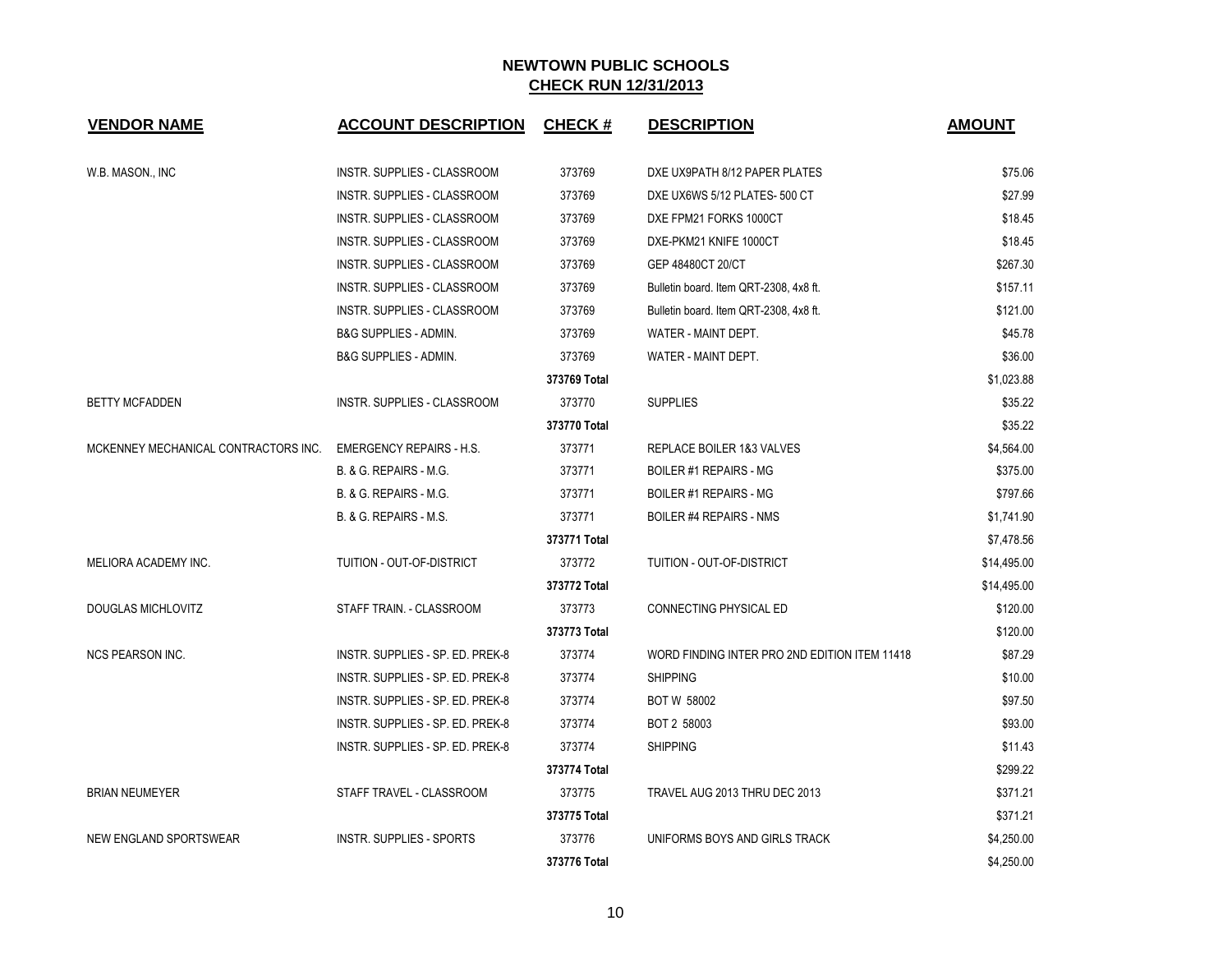| <b>VENDOR NAME</b>                | <b>ACCOUNT DESCRIPTION</b>      | <b>CHECK#</b> | <b>DESCRIPTION</b>                                      | <b>AMOUNT</b> |
|-----------------------------------|---------------------------------|---------------|---------------------------------------------------------|---------------|
| NEWTOWN HARDWARE                  | INSTR. SUPPLIES - C.W.E.        | 373777        | <b>SUPPLIES</b>                                         | \$139.23      |
|                                   | INSTR. SUPPLIES - C.W.E.        | 373777        | <b>SUPPLIES</b>                                         | \$6.76        |
|                                   |                                 | 373777 Total  |                                                         | \$145.99      |
| OFFICE DEPOT, INC                 | <b>INSTR. SUPPLIES - MATH</b>   | 373778        | HEX PENCIL - ITEM # 140694 - TAX EXEMPT                 | \$243.29      |
|                                   |                                 | 373778 Total  |                                                         | \$243.29      |
| OTIS ELEVATOR COMPANY             | <b>B&amp;G CONTRACTED SERV.</b> | 373779        | ELEVATOR SVC CONTRACT - HAW / RIS 2013-2014             | \$259.33      |
|                                   |                                 | 373779 Total  |                                                         | \$259.33      |
| LORI L. OVERLAND M.S. CCC         | CONTRACTED SERV. - SP/HEAR.     | 373780        | ORAL MOTOR RE-EVALUATION NMS STUDENT                    | \$350.00      |
|                                   |                                 | 373780 Total  |                                                         | \$350.00      |
| PAR INC.                          | PROF. SERV. - PSYCH/MED. EVAL.  | 373781        | BRIEF WW4470PF                                          | \$39.00       |
|                                   | INSTR. SUPPLIES - PSYCH.        | 373781        | EDDT WW6846-RF                                          | \$116.00      |
|                                   | <b>INSTR. SUPPLIES - PSYCH.</b> | 373781        | EDDT WW6848-SF                                          | \$22.00       |
|                                   | INSTR. SUPPLIES - PSYCH.        | 373781        | EDDT WW6008RF                                           | \$124.00      |
|                                   | INSTR. SUPPLIES - PSYCH.        | 373781        | <b>BRIEF PARENT WW4467TB</b>                            | \$112.00      |
|                                   | INSTR. SUPPLIES - PSYCH.        | 373781        | <b>BRIEF TEACHER WW4468TB</b>                           | \$112.00      |
|                                   | INSTR. SUPPLIES - PSYCH.        | 373781        | BRIEF WW4469PF                                          | \$39.00       |
|                                   | INSTR. SUPPLIES - PSYCH.        | 373781        | <b>SHIPPING</b>                                         | \$45.12       |
|                                   |                                 | 373781 Total  |                                                         | \$609.12      |
| T.R. PAUL INC.                    | PENSION PLAN                    | 373782        | SERV PENSION PLAN                                       | \$75.00       |
|                                   |                                 | 373782 Total  |                                                         | \$75.00       |
| PCM-G                             | OFF. SUPPLIES - INFO. TECH.     | 373783        | 320GB Caviar Blue Sata 7200 RPM Western Digital 8220695 | \$357.00      |
|                                   |                                 | 373783 Total  |                                                         | \$357.00      |
| <b>J.W. PEPPER &amp; SON INC.</b> | <b>INSTR. SUPPLIES - MUSIC</b>  | 373784        | <b>MUSIC SUPPLIES</b>                                   | \$504.99      |
|                                   | <b>INSTR. SUPPLIES - MUSIC</b>  | 373784        | <b>MUSIC SUPPLIES</b>                                   | \$290.00      |
|                                   | <b>INSTR. SUPPLIES - MUSIC</b>  | 373784        | <b>MUSIC SUPPLIES</b>                                   | \$378.99      |
|                                   | <b>INSTR. SUPPLIES - MUSIC</b>  | 373784        | <b>MUSIC SUPPLIES</b>                                   | \$8.99        |
|                                   | <b>INSTR. SUPPLIES - MUSIC</b>  | 373784        | <b>MUSIC SUPPLIES</b>                                   | \$478.00      |
|                                   |                                 | 373784 Total  |                                                         | \$1,660.97    |
| <b>QUILL CORPORATION</b>          | INSTR. SUPPLIES - COMPUTER ED.  | 373785        | Quill brand USB 2.0 Flash Drive; 8GB                    | \$47.96       |
|                                   | INSTR. SUPPLIES - COMPUTER ED.  | 373785        | Logitech S120 Computer Speakers, #901-901578            | \$41.76       |
|                                   |                                 | 373785 Total  |                                                         | \$89.72       |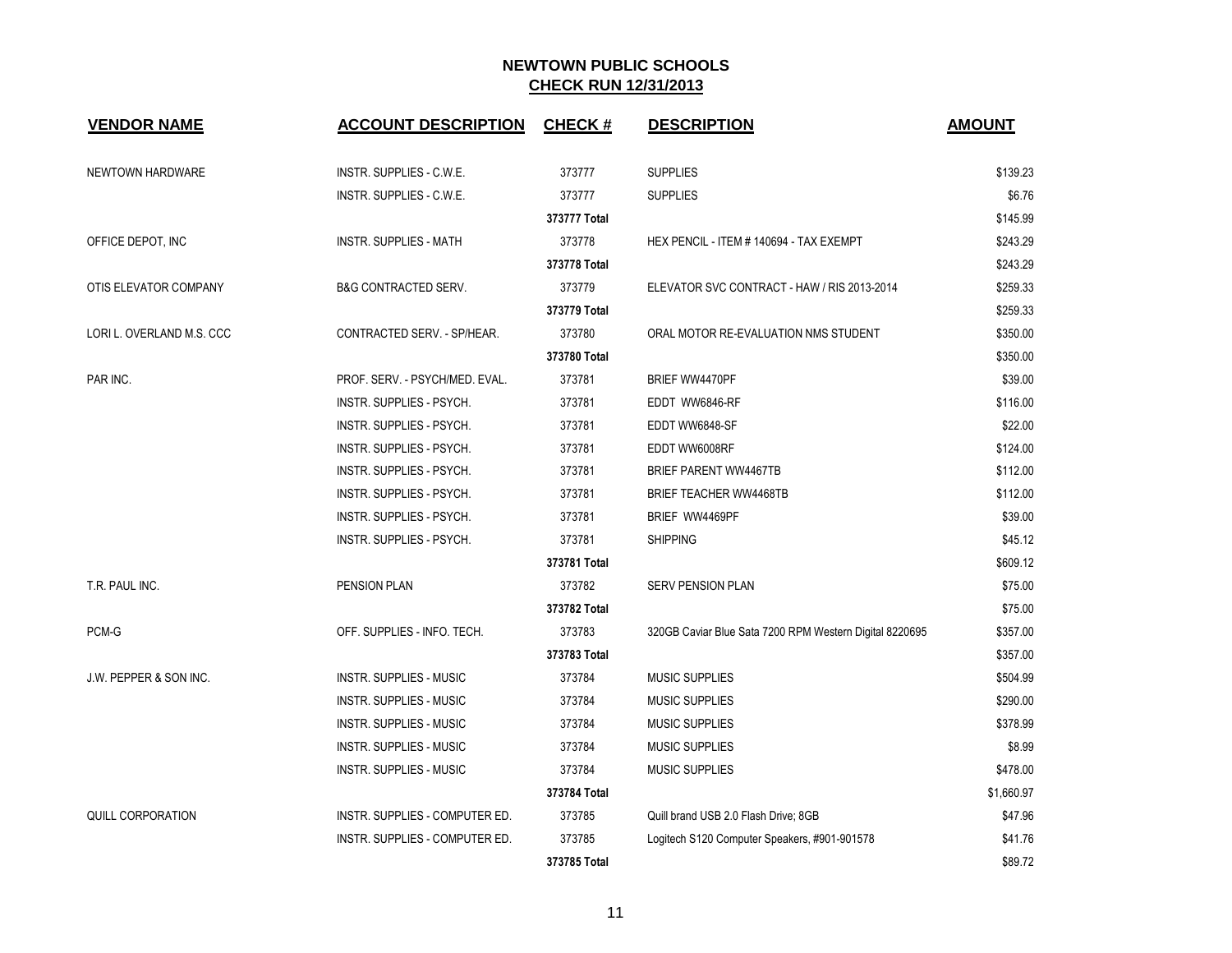| <b>VENDOR NAME</b>              | <b>ACCOUNT DESCRIPTION</b>           | <b>CHECK#</b> | <b>DESCRIPTION</b>                                     | <b>AMOUNT</b> |
|---------------------------------|--------------------------------------|---------------|--------------------------------------------------------|---------------|
| <b>RAYBURN MUSIC CT</b>         | <b>REPAIRS - MUSIC</b>               | 373786        | Repair Trombone Srl# TB438889 Invoice #986374 attached | \$75.00       |
|                                 | <b>REPAIRS - MUSIC</b>               | 373786        | Various instrumental repairs - Invoice 990457 attached | \$1,600.00    |
|                                 |                                      | 373786 Total  |                                                        | \$1,675.00    |
| THE READING & WRITING PROJECT   | STAFF TRAIN. - STAFF DEVELOP.        | 373787        | Monthly Training:                                      | \$50.85       |
|                                 | STAFF TRAIN. - STAFF DEVELOP.        | 373787        | Monthly Training:                                      | \$121.83      |
|                                 | STAFF TRAIN. - STAFF DEVELOP.        | 373787        | Monthly Training:                                      | \$1,836.72    |
|                                 |                                      | 373787 Total  |                                                        | \$2,009.40    |
| <b>REINHART FOOD SERVICE</b>    | INSTR. SUPPLIES - LIFE MAN./CULINARY | 373788        | <b>CULINARY LAB SUPPLIES</b>                           | \$1,500.06    |
|                                 |                                      | 373788 Total  |                                                        | \$1,500.06    |
| <b>SCHOOL SPECIALTY</b>         | INSTR. SUPPLIES - CLASSROOM          | 373789        | Classroom Supplies K-4                                 | \$425.52      |
|                                 | <b>INSTR. SUPPLIES - ART</b>         | 373789        | Black Seed Beads Item #9-1368015-030                   | \$56.25       |
|                                 | <b>INSTR. SUPPLIES - ART</b>         | 373789        | Green Seed Beads Item #1368017-030                     | \$22.50       |
|                                 | <b>INSTR. SUPPLIES - ART</b>         | 373789        | School Smart Return Address Labels                     | \$14.08       |
|                                 | <b>INSTR. SUPPLIES - ART</b>         | 373789        | Starch Item #9-221199-030                              | \$9.98        |
|                                 |                                      | 373789 Total  |                                                        | \$528.33      |
| SHIFFLER EQUIPMENT SALES INC.   | OFF. SUPPLIES - ADMIN.               | 373790        | Table legs, replacement HD-30CH, 21inches-29 inches    | \$34.36       |
|                                 | OFF. SUPPLIES - ADMIN.               | 373790        | shipping/handling                                      | \$14.28       |
|                                 |                                      | 373790 Total  |                                                        | \$48.64       |
| <b>ANTHONY SORTINO</b>          | STAFF TRAIN. - CLASSROOM             | 373791        | PE PROF WORKSHOP                                       | \$60.00       |
|                                 |                                      | 373791 Total  |                                                        | \$60.00       |
| SPC SCHOOL PUBLICATIONS COMPANY | PRINTING - ENGLISH                   | 373792        | 300 COPIES - HAWKEYE- VOL XXII - ISSUE III - DECEMBER  | \$835.00      |
|                                 |                                      | 373792 Total  |                                                        | \$835.00      |
| THE SPEECH ACADEMY              | TUITION - OUT-OF-DISTRICT            | 373793        | TUITION - OUT-OF-DISTRICT                              | \$25,000.00   |
|                                 | TUITION - OUT-OF-DISTRICT            | 373793        | TUITION - OUT-OF-DISTRICT                              | \$25,000.00   |
|                                 |                                      | 373793 Total  |                                                        | \$50,000.00   |
| SURVEYMONKEY.COM, LLC           | TECH. SOFTWARE - INFO. TECH.         | 373794        | Renewal of annual subscription to Survey Monkey        | \$200.00      |
|                                 |                                      | 373794 Total  |                                                        | \$200.00      |
| <b>T-SHIRT WHOLESALER</b>       | <b>SECURITY SUPPLIES</b>             | 373795        | G200 Gildan 6.1 Ultra Cotton T-Shirt, Size 2XL         | \$120.78      |
|                                 | <b>SECURITY SUPPLIES</b>             | 373795        | G200 Gildan 6.1 oz. Ultra Cotton T-Shirt, Size 3XL     | \$77.14       |
|                                 | <b>SECURITY SUPPLIES</b>             | 373795        | Shipping and Handling, UPS Ground                      | \$17.77       |
|                                 |                                      | 373795 Total  |                                                        | \$215.69      |